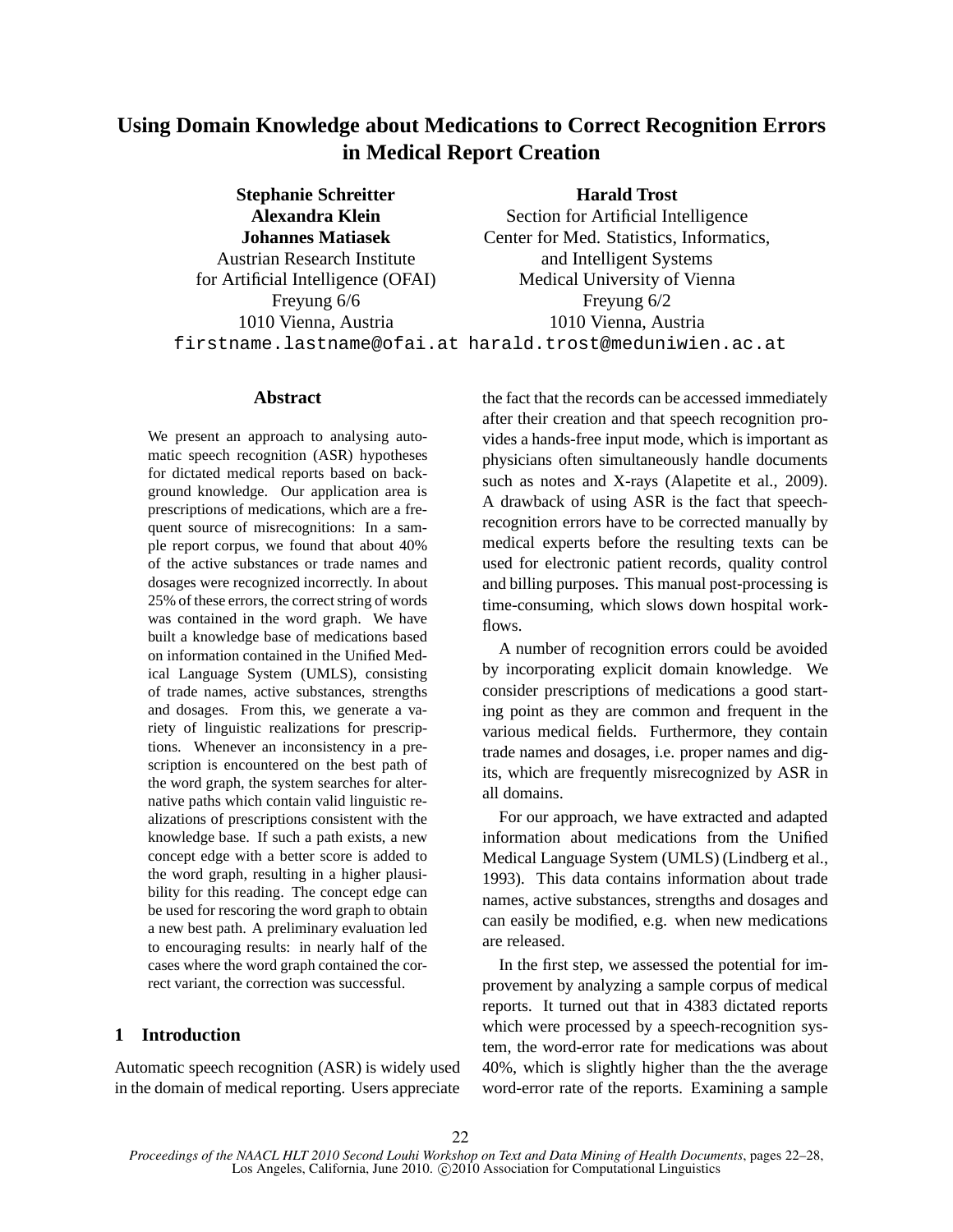of word graphs for the reports, we realized that in about 30% of these errors, the correct string of words was contained in the word graph, but not ranked as the best path.

In the following sections, we will first give an overview of previous approaches to detecting speech-recognition errors and semantic rescoring of word-graph hypotheses. Then, we will describe how we have adapted information about medications from the UMLS to enhance the word graph with concept nodes representing domain-specific information. Finally, we will illustrate the potential for improving the speech-recognition result by means of an evaluation of word graphs for medical reports which were processed by our system.

## **2 Extraction of Medication Information, Error Handling and Semantic Rescoring**

(Gold et al., 2008) gives an overview on extracting structured medication information from clinical narratives. Extracted medication information may serve as a base for quality control, pharmaceutical research and the automatic creation of Electronic Health Records (EHR) from clinical narratives. The *i2b2* Shared Task 2009 focussed on medication extraction, e.g. (Patrick and Li, 2009; Halgrim et al., 2010). These approaches work on written narrative texts from clinical settings, which may have been typed by physicians, transcribed by medical transcriptionists or recognized by ASR and corrected by medical transcriptionists.

In contrast, our approach takes as input word graphs produced by an ASR system from dictated texts and aims at minimizing the post-processing required by human experts.

Speech-recognition systems turn acoustic input into word graphs, which are directed acyclic graphs representing the recognized spoken forms and their confidence scores (Oerder and Ney, 1993). In most speech-recognition systems, meaning is implicitly represented in the language model (LM), indicating the plausibility of sequences of words in terms of n-grams. It has often been stated that the introduction of an explicit representation of the utterance meaning will improve recognition results. Naturally, this works best in limited domains: the larger an application domain, the more difficult it is to build an optimal knowledge representation for all possible user utterances. Limited domains seem to be more rewarding with regard to coverage and performance. Consequently, combining speech recognition and speech understanding has so far mostly resulted in applications in the field of dialogue systems where knowledge about the domain is represented in terms of the underlying database, e.g. (Seneff and Polifroni, 2000).

Several approaches have investigated the potential of improving the mapping between the user utterance and the underlying database by constructing a representation of the utterance meaning. Meaning analysis is either a separate post-processing step or an integral part of the recognition process. In some approaches, the recognition result is analyzed with regards to content to support the dialogue manager in dealing with inconsistencies (Macherey et al., 2003). As far as dictated input is concerned, which is not controlled by a dialogue manager, (Voll, 2006) developed a post-ASR error-detection mechanism for radiology reports. The hybrid approach uses statistical as well as rule-based methods. The knowledge source UMLS is employed for measuring the semantic distance between concepts and for assessing the coherence of the recognition result.

In other approaches, the analysis of meaning is integrated into the recognition process. Semantic confidence measurement annotates recognition hypotheses with additional information about their assumed plausibility based on semantic scores (Zhang and Rudnicky, 2001; Sarikaya et al., 2003). (Gurevych and Porzel, 2003; Gurevych et al., 2003) present a rescoring approach where the hypotheses in the word graph are reordered according to semantic information. Usually, conceptual parsers are employed which construct a parse tree of concepts representing the input text for mapping between the recognition result and the underlying representation. Semantic language modeling (Wanget al., 2004; Buehler et al., 2005) enhances the language model to incorporate sequences of concepts which are considered coherent and typical for a specific context. In these approaches, the representations of the underlying knowledge are created specially for the applications or are derived from a text corpus.

In our approach, we aim at developing a prototype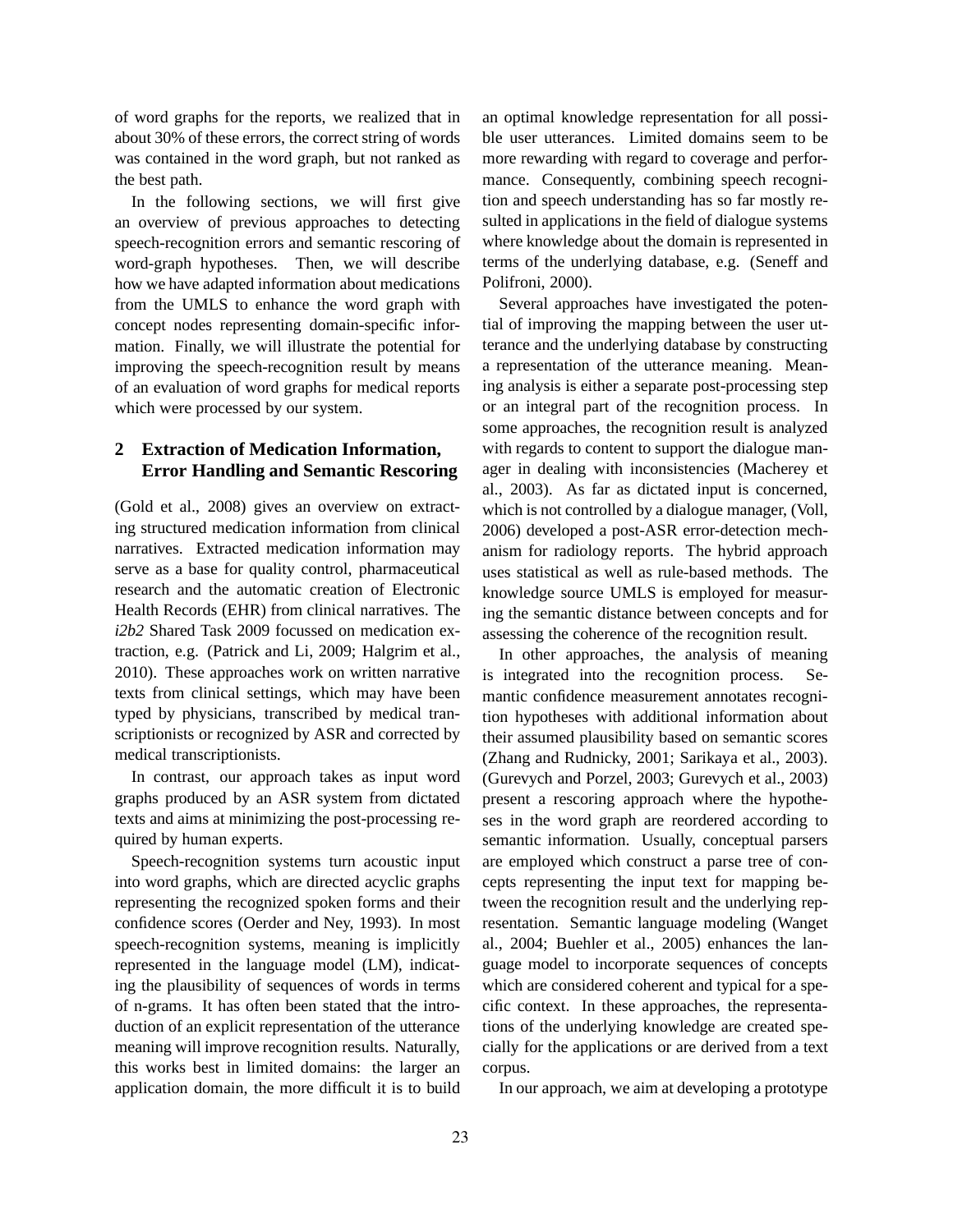for integrating available knowledge sources into the analysis of the word graph during the recognition process. We have decided not to integrate the component directly into the ASR system but to introduce a separate post-processing step for the recognition of information about medications with the word graphs as interface. This makes it easier to update the medication knowledge base, e.g. if new medications are released. Furthermore, it is not necessary to retrain the ASR system language model for each new version of the medication knowledge base.

#### **3 Knowledge Base and Text Corpus**

For our approach, we prepared a knowledge base concerning medications and dosages, and we used a corpus of medical reports, dictated by physicians in hospitals. The ASR result and a manual transcription is available for each report. For a subset of the corpus, word graphs could be obtained. By aligning the recognition result with the manual transcriptions, error regions can be extracted.

## **3.1 Knowledge Base**

As it is our aim to find correct dosages of medications in the word graph, we built a domainspecific knowledge base which contains medications and strengths as they occur in prescriptions. In our sample of medical reports, about 1/3 of the medications occurred as active ingredients while the rest were trade names. Therefore, both had to be covered in our knowledge base which is based on RxNorm (Liu et al., 2005). RxNorm is a standardized nomenclature for clinical drugs and drug delivery devices and part of UMLS, ensuring a broad coverage of trade names and active ingredients. Of several available versions of RxNorm, the semantic branded drug form is the most suitable one for our purposes as it contains pharmaceutical ingredients, strengths, and trade names. For example, the trade name *Synthroid*( $\widehat{R}$ ) is listed as follows:

#### *Thyroxine 0.025 MG Oral Tablet [Synthroid* R *]*

*Thyroxine* is the active ingredient with the dosage value 0.025 and the dosage unit milligrams. The dosage unit form is oral tablet.

We used a RxNorm version with 1,508 active substances and 7,688 trade names (11,263 trade names counting the different dosages). The active ingredients in RxNorm are associated with Anatomical Therapeutic Chemical (ATC) Codes.

#### **3.2 Sample Corpus**

The corpus is a random sample of 924 clinical reports which were dictated by physicians from various specialties and hospitals. The dications were processed by an ASR system and transcribed by human experts. Word graphs marked with the best path (indicating the highest acoustic and language-model scores) represent the recognition result. Tradenames are part of the recognition lexicon, but they are frequently misrecognized.

Of the 9196 medications (i.e. trade names and active substances) in RxNorm, only 330 (3.6%) appeared in the sample corpus.

We searched the corpus for recognition errors concerning trade names, active ingredients and their dosages by comparing the manual transcriptions to the best paths in the word graphs, and a list of the mismatches (i.e. recognition errors) and their frequencies was compiled. It turned out that 39.3% of all trade names and active ingredients were recognized incorrectly. The average ASR word-error rate of the reports was 38.1%. Aproximately 1-2% of the trade names were not covered by RxNorm.

## **4 Approach**

Our approach consists of a generation mechanism which anticipates possible spoken forms for the content of the knowledge base. The word graphs are searched for trade names or active substances and, subsequently, matching dosages. New concept edges are inserted if valid prescriptions are found in the word graph.

#### **4.1 Detecting Medications in the Word Graph**

The (multi-edge) word graphs are scanned, and the words associated with each edge are compared to the medications in the knowledge base. Figure 1 shows a word graph consisting of hypotheses generated by ASR, which is the input to our system. The dashed edges indicate the best path, while dotted lines are hypotheses which are not on the best path.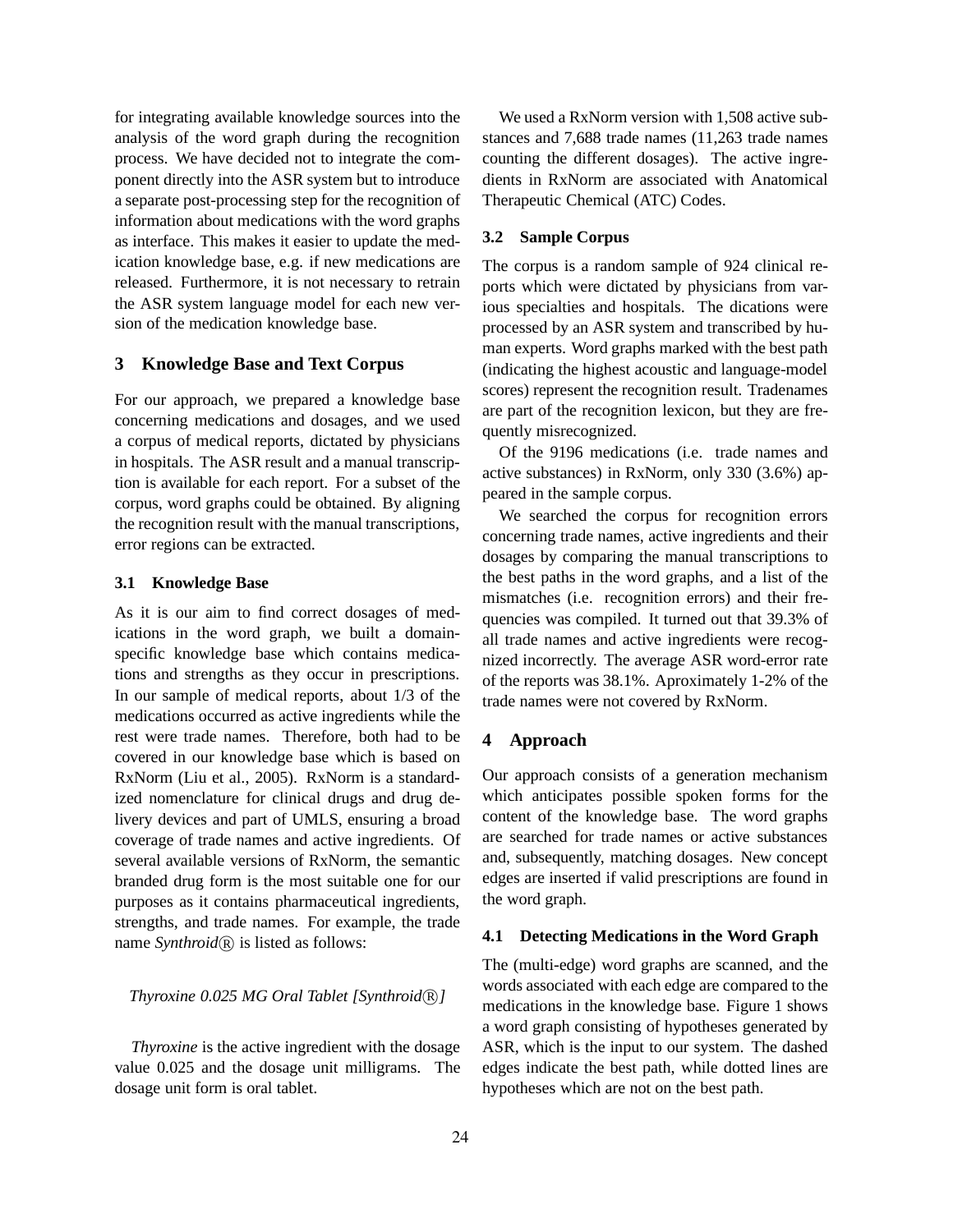

Figure 1: Sample word graph fragment

In case a match, i.e. a trade name or an active substance, is found, all edges succeeding the medication edge are searched for dosage values and dosage units. So far, we only examine the context to the right-hand side; in the data, we did not encounter any medications where the dosage occurred before the trade name or active substance. The following kinds of fillers between the trade name or active substance and the dosage are allowed: 'to' and 'of' as well as non-utterances such as *hesitation*, *noise* and *silence*; in the corpus, we did not encounter any other fillers.

#### **4.2 Generation of Spoken Forms and Mapping**

The medication found in the word graph is looked up in RxNorm, and all possible spoken forms of valid dosage values and dosage units for this medication are generated. Spoken forms for the medication names consist of the trade names and the active substances. Variation in the pronunciation of the trade names or active substances is handled by the ASR recognition lexicon. For generating spoken forms of the dosage values, finite-state tools were used. For dosage units, we wrote a small grammar. Looking at two examples, the medication *Synthroid*<sup>(R)</sup> and  $Colace(\overline{R})$  (the latter appears in the word graphs in Figure 2 and Figure 1), the spoken forms shown in Table 1 are generated. Each box contains the alternative spoken variants. Synthroid<sup>(R)</sup> contains the active substance Thyroxine and *Colace*(R) contains the active substance Docusate; users may either refer to the trade name or the active substance, so both possibilities are generated for each medication and dosage. RxNorm does not contain the dosage unit 'mcg' (micrograms), which occurred in the reports. Therefore, microgram dosage values were converted to milligrams. Since both 'miligram(s)' and 'microgram(s)' may occur for *Synthroid*(R), dosage values for both dosage units are generated. Although strictly, 'twenty five' and 'twenty-five' are identical spoken forms, both versions may appear in the word graph and thus are provided by our system.

Sometimes, a medication may contain several active substances, e.g. *Hyzaar*(R), a medication against high blood pressure:

*Hydrochlorothiazide 12.5 MG / Losartan 50 MG Oral Tablet [Hyzaar]*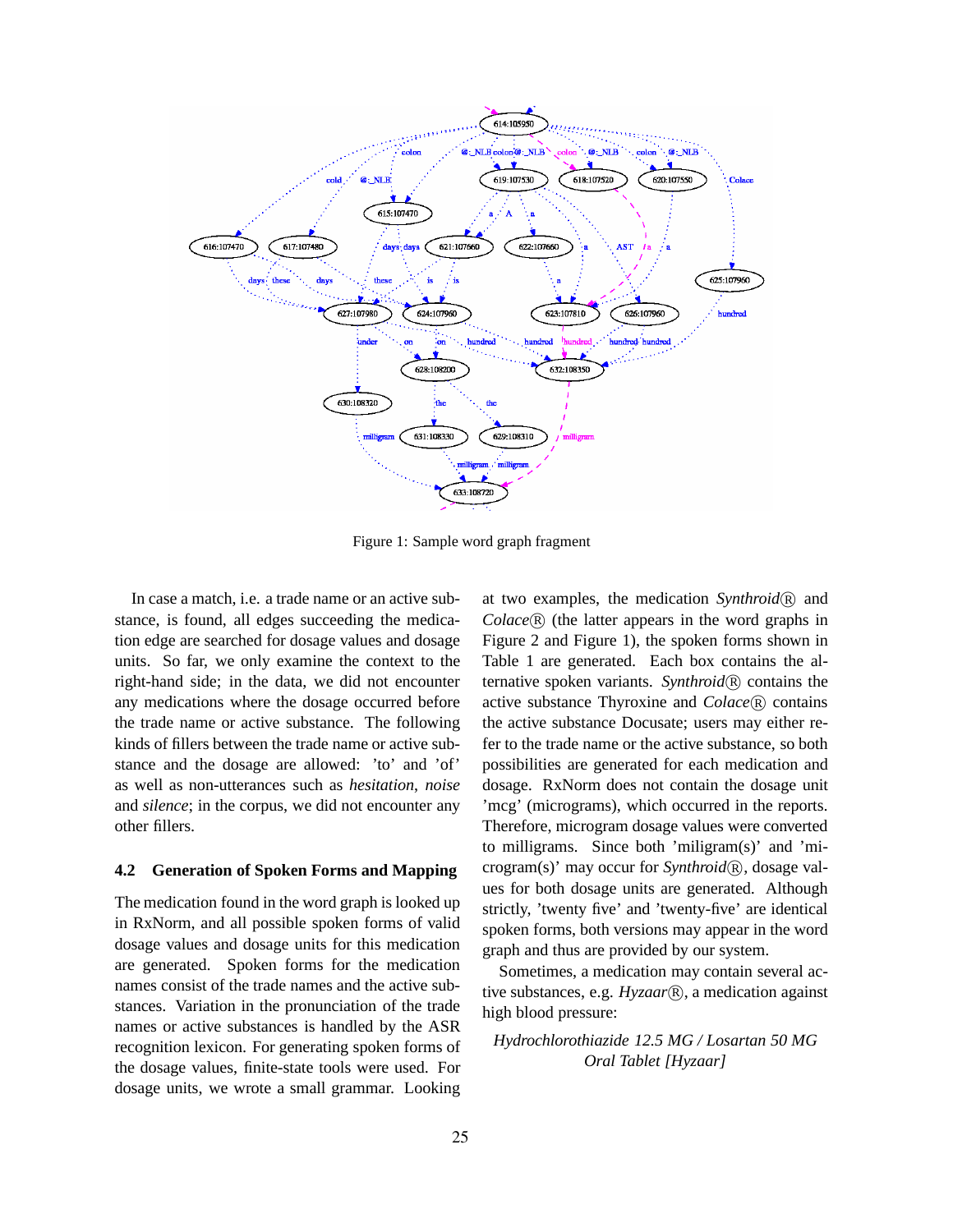| trade name/ | dosage value               | dosage unit  |  |
|-------------|----------------------------|--------------|--|
| active      |                            |              |  |
| substance   |                            |              |  |
| 'Synthroid' | 'zero point zero two five' | 'milligram'  |  |
| 'Thyroxine' | 'zero point O two five'    | 'milligrams' |  |
|             | 'O point zero two five'    |              |  |
|             | 'O point O two five'       |              |  |
|             | 'point zero two five'      |              |  |
|             | 'point O two five'         |              |  |
|             | 'twenty five'              | 'microgram'  |  |
|             | 'twenty-five'              | 'micrograms' |  |
|             | 'two five'                 |              |  |
| 'Colace'    | 'one hundred'              | 'miligram'   |  |
| 'Docusate'  | 'a hundred'                | 'miligrams'  |  |
|             | 'hundred'                  |              |  |

Table 1: Generated spoken forms found in the word graph

In these cases, the generation of possible spoken forms also includes different permutations of substances, as well as a spoken forms containing the dosage unit either only at the end or after each value if the dosage unit is identical.

## **4.3 Inserting Concept Edges**

The sequences of words which constitute the word graph are compared to the spoken forms generated for the RxNorm knowledge base. The active substances or trade names serve as a starting point: in case a trade name is found in the word graph, the spoken forms for dosages of all active substances are generated in all permutations. If an active substance is found in the word graph, only the spoken forms for the substance dosage are searched in the word graph.

A new concept edge is inserted into the word graph for each path matching one of the generated spoken forms of the medications data base. The inserted concept edges span from the first matching node to the last matching node on the path. Figure 2 shows the word graph from Figure 1 with an inserted concept edge (in bold). For each inserted concept edge, new concept-edge attributes are assigned containing the IDs of the original edges as children, their added scores plus an additional concept score and the sequence of words. Since no large-scale experiments have yet been carried out, so far the concept score which is added to the individual scores of the children is an arbitrary number which improves the score of the medication subpath in constrast to

paths which do not contain valid medication information. If several competing medication paths are found, a concept edge is inserted for each path, and the concept edges can be ranked according to their acoustic and language-model scores.

## **5 Evaluation**

In the first step, we examined a report sample in order to determine if there are cases where a valid prescription is recognised although the physician did not mention a prescription. We did not encounter this phenomenon in our report corpus.

We then applied our method to a sample of 924 word graphs. In this sample,

- 481 valid dosages could be found, although
- only 325 of these were on the best path.

With our approach, for the 156 prescriptions (32%) which were not on the best path, alternatives could be reconstructed from the word graph. Based on the inserted concept edges, the best path can be rescored.

In order to measure recall, i.e. how many of all existing prescriptions in the reports can be detected with our knowledge base, we manually checked a sample of 132 reports (containing manual transcriptions and ASR results). In this sample, 85 errors concerning medications and/or prescriptions occurred. For 19 of the 85 errors, the correct result was contained in the word graph. For 8 errors, it could be reconstructed. So about 9% of the errors concerning medications can be corrected in our sample. For the cases where the prescription could not be reconstructed although it was contained in the word graph, an analysis of the errors is shown in Table 2.

Since new medications are constantly being released, and trade names change frequently, mismatches may be due to the fact that our version of RxNorm was from a more recent point in time than the report corpus. We assume that under real-world conditions, both RxNorm and the medications prescribed by physicians reflect the current situation.

Some problems concerning medication names and dosage units were caused by missing spoken forms containing abbreviations, e.g. of dosage units (*mg* vs. *mg/ml*) or names (*Lantus* vs. *Lantus insulin*). Here, the coverage needs to be improved.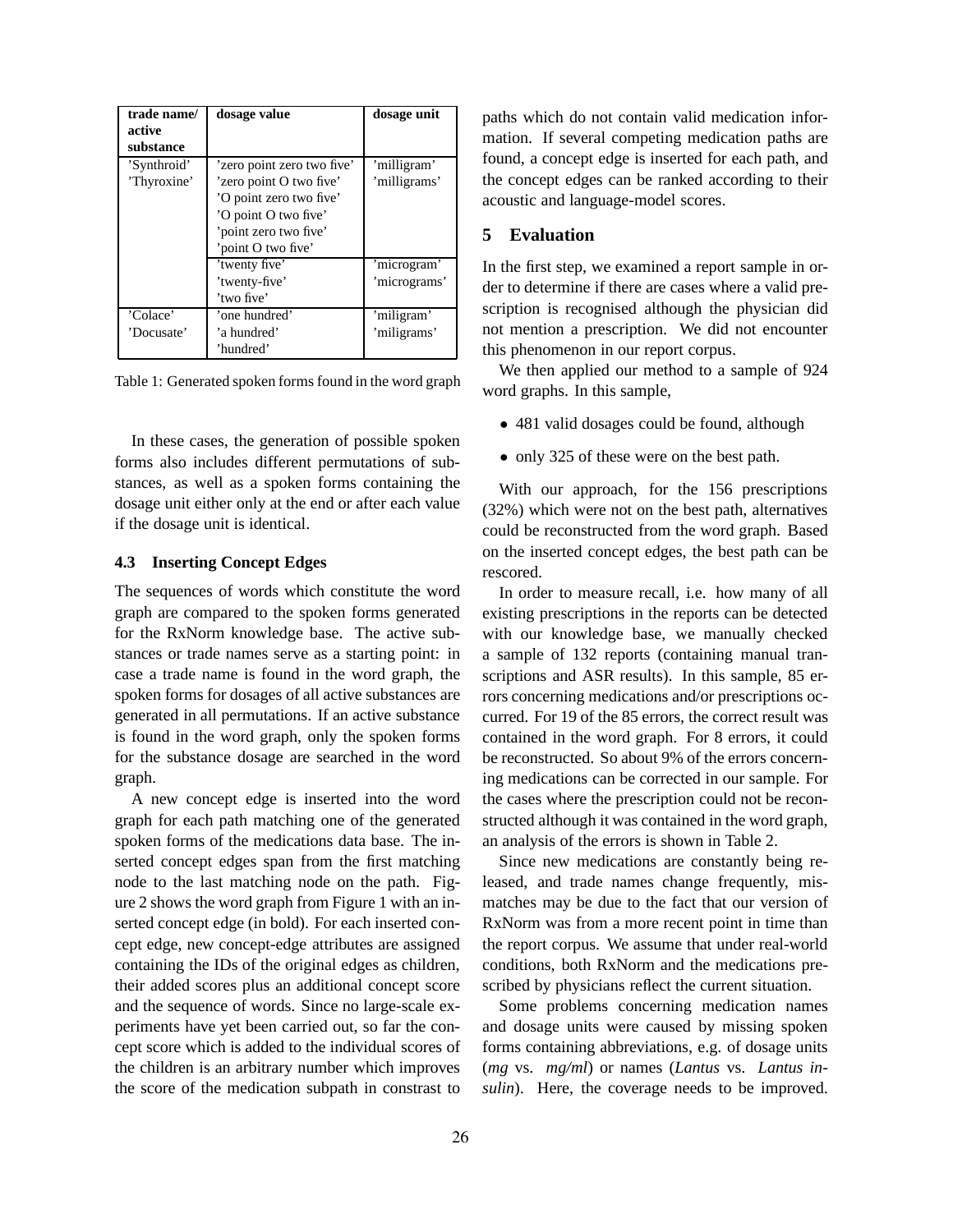

Figure 2: Sample word graph fragment with inserted concept node (left)

| type of error                                 | # | example            |                 |
|-----------------------------------------------|---|--------------------|-----------------|
|                                               |   | <b>Word Graph</b>  | <b>RxNorm</b>   |
| differences in medication names               |   | Cardizem CD 120 mg | Cardizem 120 mg |
| between the knowledge base and the word graph |   |                    |                 |
| differences in dosage values                  | 4 | Tapazole 60 mg     | Tapazole 10 mg  |
| between the knowledge base and the word graph |   |                    |                 |
| differences in dosage units                   | 4 | Epogen 20000 units | Epogen 20000 ml |
| between the knowledge base and the word graph |   |                    |                 |

Table 2: Error types found in manual evaluation

There are also cases where two medications appear in the word graph, and both had the valid prescription strength, therefore the system was not able to determine the correct medication.

# **6 Conclusion**

In this paper, we present an attempt to reduce the number of speech-recognition errors concerning prescriptions of medications based on a domainspecific knowledge base. Our approach uses word graphs as input and creates new versions of the word graph with inserted concept edges if more plausible prescriptions are found. The concept edges can be used for rescoring the best path. An evaluation showed that 32% of prescriptions found in the word graphs were not on the best path but could be reconstructed. The manual evaluation of 132 reports shows that our method covers 42% of the prescriptions which are actually spoken during the dictation.

At present, we have only investigated the reduction of medication misrecognitions in our evaluation. In a larger evaluation, we will determine the actual impact of our method on the word-error rate of medical reports. Furthermore, we are working on integrating additional available knowledge sources so that the plausibility of prescriptions can also be as